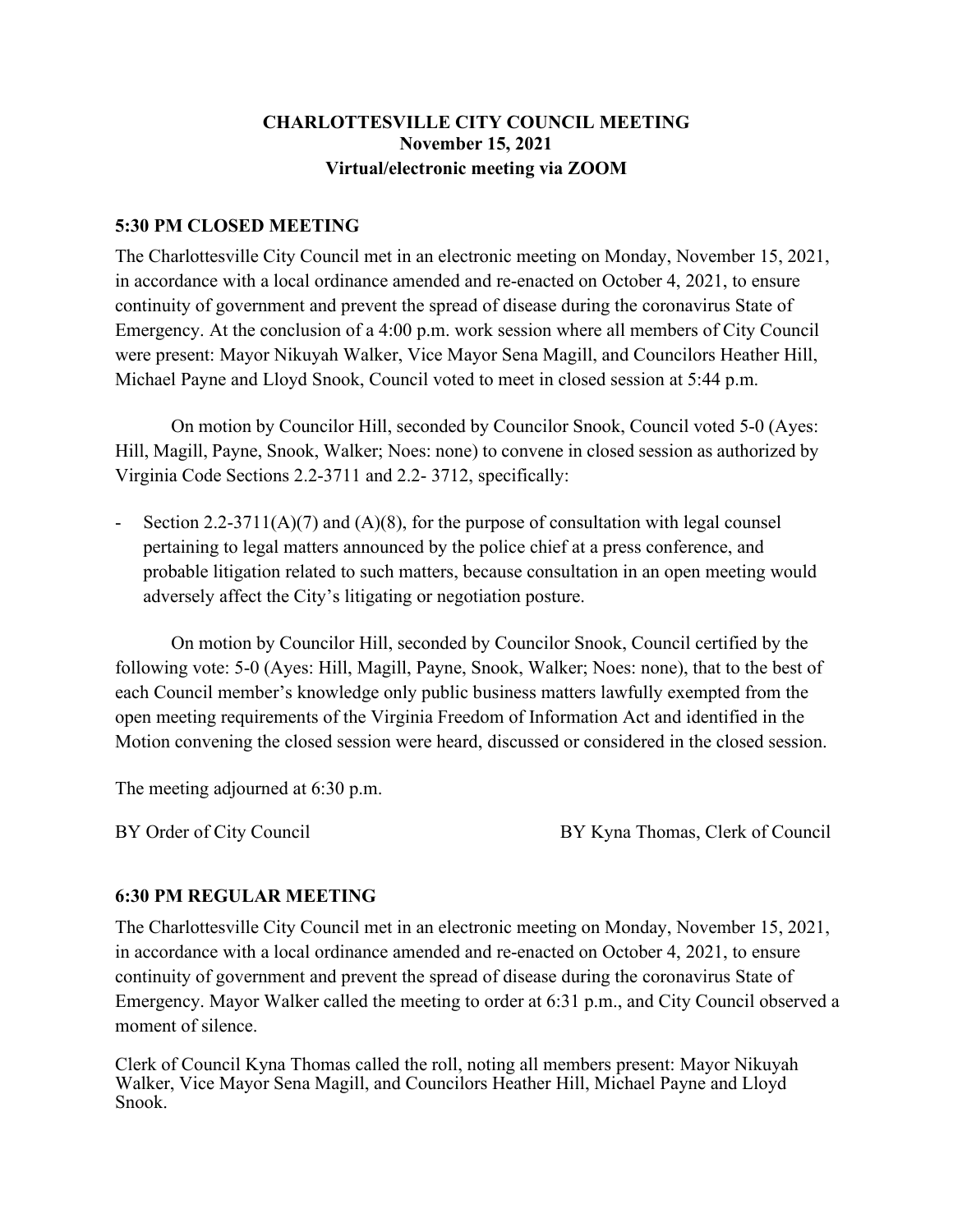#### **AGENDA APPROVAL**

On motion by Vice Mayor Magill, seconded by Councilor Hill, Council unanimously approved the meeting agenda.

### **ANNOUNCEMENTS**

Councilor Hill announced holiday events being held on the Downtown Mall on December 4 and December 18.

# **CONSENT AGENDA\***

Clerk of Council Kyna Thomas read the following Consent Agenda items into the record:

- 1. MINUTES: September 20 closed and regular meetings, September 28 work session, October 4 closed and regular meetings, October 12 special meeting, October 22 special meeting, October 26 joint meeting with PCRB
- 2. RESOLUTION: Appropriating funds for the Virginia Department of Education Special Nutrition Program Child and Adult Care Food Program - \$50,000 (2nd reading)

# **RESOLUTION APPROPRIATING FUNDS for Virginia Department of Education Special Nutrition Program Child and Adult Care Food Program - \$50,000**

**WHEREAS**, the City of Charlottesville, through Parks and Recreation, has received approval for reimbursement up to \$50,000 from the Virginia Department of Education Special Nutrition Program to provide free dinner to children attending select drop-in afterschool centers; and

**WHEREAS,** the grant award covers the period from period October 1, 2021 through September 30, 2022;

**NOW, THEREFORE BE IT RESOLVED** by the Council of the City of Charlottesville, Virginia that the sum of \$50,000, received from the Virginia Department of Education Special Nutrition Program is hereby appropriated in the following manner:

| <u> Revenue – \$ 50.000</u>    |                         |                       |  |  |  |
|--------------------------------|-------------------------|-----------------------|--|--|--|
| Fund: 209                      | Internal Order: 1900436 | $G/L$ Account: 430120 |  |  |  |
| <u>Expenditures - \$50.000</u> |                         |                       |  |  |  |
| <b>Fund: 209</b>               | Internal Order: 1900436 | $G/L$ Account: 530670 |  |  |  |

**BE IT FURTHER RESOLVED** that this appropriation is conditioned upon the receipt of \$50,000 from the Virginia Department of Education Special Nutrition Program.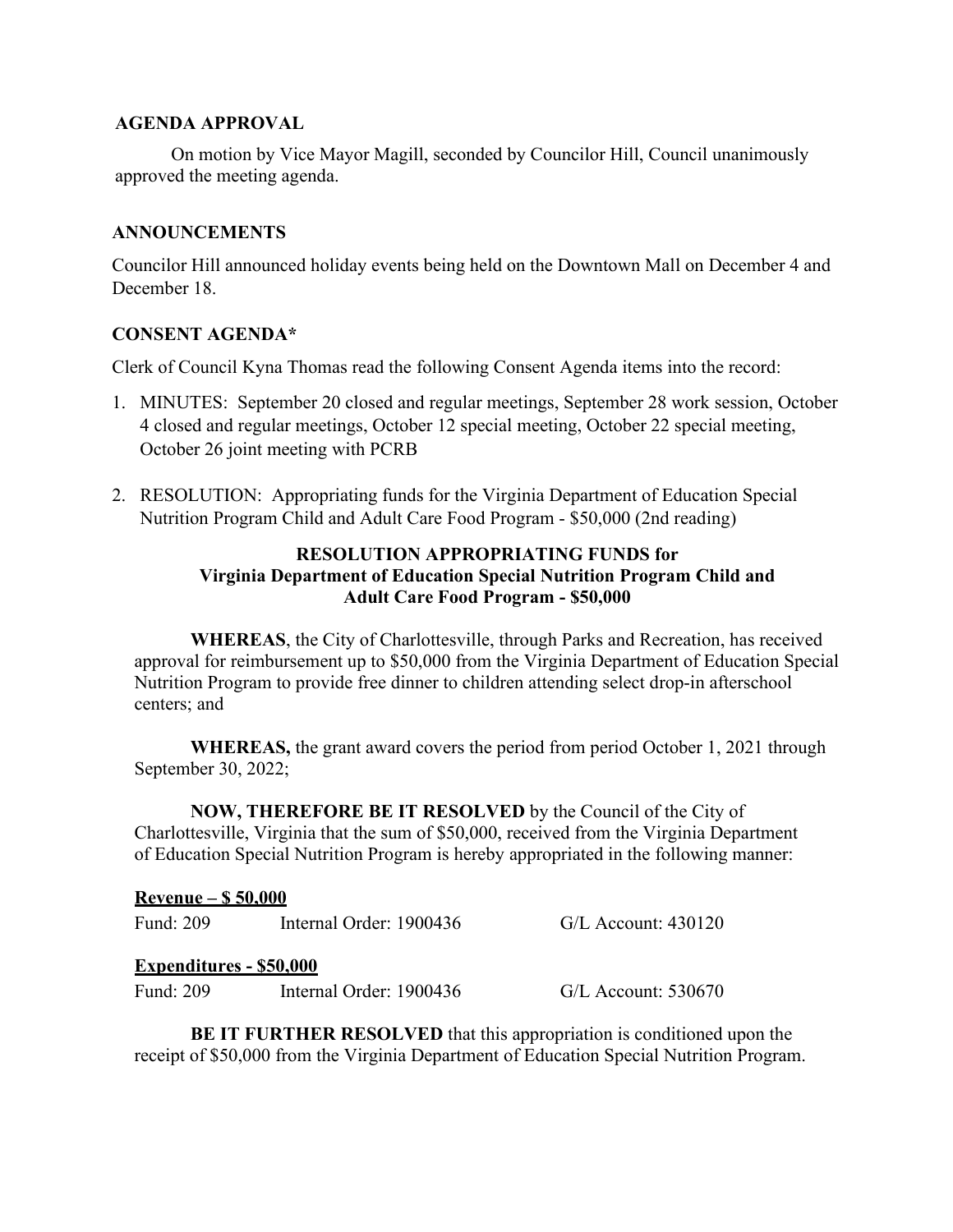3. RESOLUTION: Appropriating funds for Safe Routes to School Program (SRTS) Non-Infrastructure Grants - \$39,000 (2nd reading)

# **RESOLUTION APPROPRIATING FUNDS for Safe Routes to School Program (SRTS) Non-Infrastructure Grants \$39,000**

**WHEREAS** the Safe Routes to School Program (SRTS) non-infrastructure grant, providing Federal payments for education, encouragement, evaluation and enforcement programs to promote safe walking and bicycling to school has been awarded the City of Charlottesville, in the amount of \$23,600;

**WHEREAS** the SRTS program is an 80% reimbursement program requiring a 20% match from the City, of which \$5,900 will come from in-kind contributions;

**NOW, THEREFORE, BE IT RESOLVED** by the Council of the City of Charlottesville, Virginia, that the following is hereby appropriated in the following manner:

| <b>REVENUE</b>       |           |                         |                       |  |  |
|----------------------|-----------|-------------------------|-----------------------|--|--|
| \$23,600             | Fund: 209 | Cost Center: 3901008000 | $G/L$ Account: 430120 |  |  |
| \$15,400             | Fund: 209 | Cost Center: 3901008000 | $G/L$ Account: 498010 |  |  |
| <b>EXPENDITURES</b>  |           |                         |                       |  |  |
| \$39,000             | Fund: 209 | Cost Center: 3901008000 | G/L Account: 519999   |  |  |
| <b>TRANSFER FROM</b> |           |                         |                       |  |  |
| \$15,400             | Fund: 105 | Cost Center: 2401003000 | $G/L$ Account: 561209 |  |  |

**BE IT FURTHER RESOLVED** that this appropriation is conditioned upon the receipt of \$23,600 from the Virginia Department of Transportation.

4. RESOLUTION: Transferring Capital Funds from completed Fuel Station Project, completed Fleet Shop Improvements Project and incomplete Avon Salt Barn Project to Avon Fuel Station Project - \$523,048.95

#### **RESOLUTION**

#### **Capital Funding Transfer from completed Fuel Station Project and Fleet Shop Improvements Project and incomplete Avon Salt Barn Project to Avon Fuel Station Project - \$523,048.95**

WHEREAS, the City of Charlottesville, conducted a closure of the 4<sup>th</sup> Street Fuel Station and the entire amount of the previously appropriated funding was not required; and

WHEREAS, the City of Charlottesville completed Fleet facility and operation improvement projects and the entire amount of the previously appropriated funding was not required; and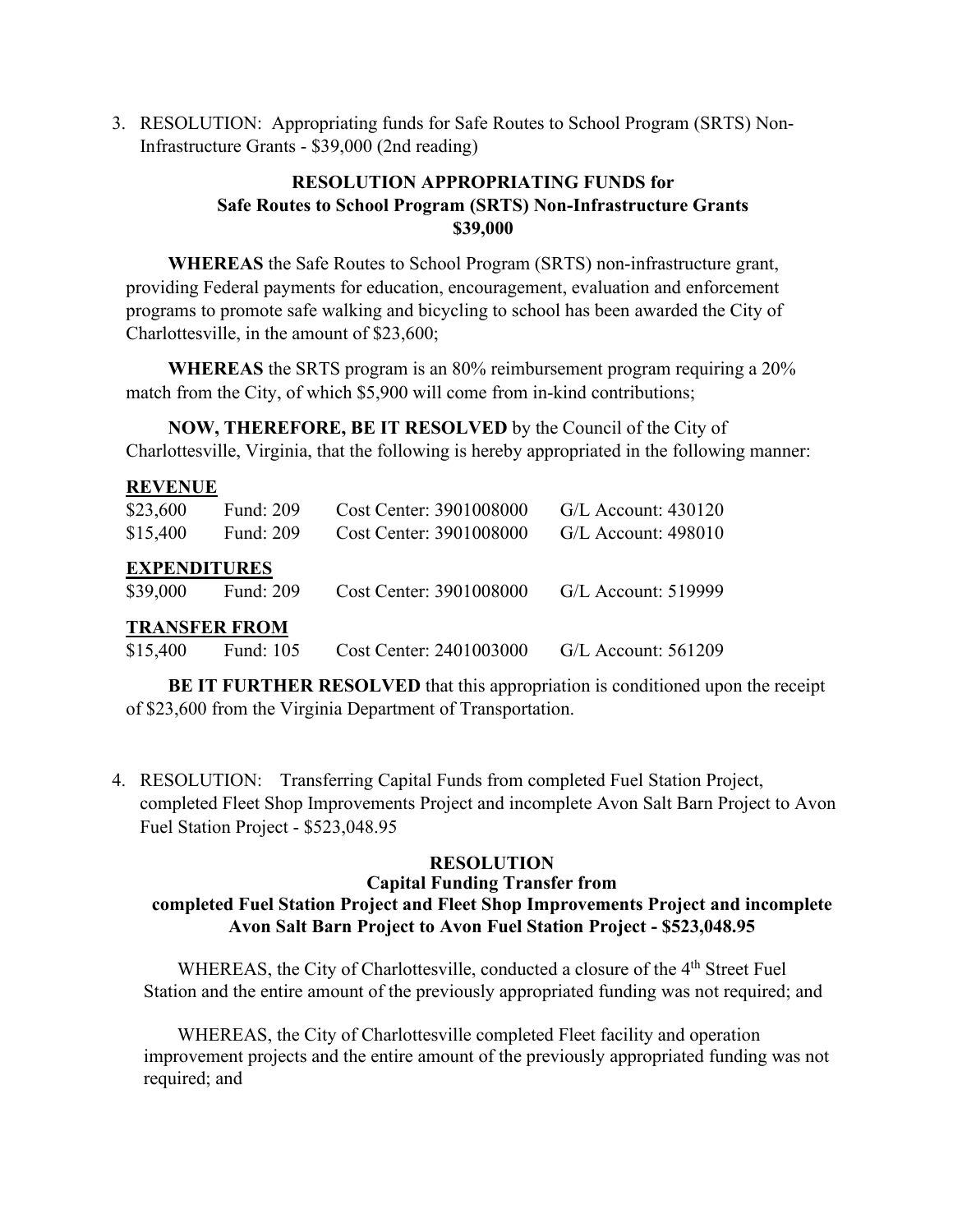WHEREAS, the City of Charlottesville has previously appropriated funding for the replacement of the Avon Street Salt Barn Project that is postponed;

| <b>Transfer From</b> |                |                 |                     |  |  |  |
|----------------------|----------------|-----------------|---------------------|--|--|--|
| \$137,900.85         | Fund: 426      | WBS: P-00940    | G/L Account: 599999 |  |  |  |
| \$133,853.89         | Fund: 426      | WBS: P-01001    | G/L Account: 599999 |  |  |  |
| \$251,294.21         | Fund: $CP-018$ | WBS: P-00948-09 | G/L Account: 599999 |  |  |  |

**NOW, THEREFORE, BE IT RESOLVED** by the Council of the City of Charlottesville, Virginia that the following is hereby transferred from previously appropriated funds in the following manner:

| <b>Transfer To</b> |           |              |                     |
|--------------------|-----------|--------------|---------------------|
| \$523,048.95       | Fund: 426 | WBS: P-00980 | G/L Account: 599999 |

5. ORDINANCE: Closing, vacating and discontinuing a portion (0.038 acre) of the public street right-of-way for Seminole Court (2nd reading)

### **AN ORDINANCE CLOSING, VACATING AND DISCONTINUING A PORTION (0.038 ACRE) OF THE PUBLIC STREET RIGHT OF WAY FOR SEMINOLE COURT**

- 6. RESOLUTION: Appropriating Department of Conservation and Recreation Recreational Trail Grant funds for Construction of Meadow Creek Bridges - \$222,511.21 (carried)
- 7. RESOLUTION: Appropriating reimbursement received in connection with the Charlottesville Circuit Court renovation and addition project - \$6,643.00 (carried)
- 8. RESOLUTION: Appropriating funds for Edward Byrne Memorial Justice Assistance Grant - \$23,284 (carried)
- 9. RESOLUTION: Appropriating contribution from Charlottesville City Schools to the School Small Cap funded program for School Security Projects - \$250,000 (carried)
- 10. RESOLUTION: Appropriating funds for Virginia Juvenile Community Crime Control Act Grant (VJCCCA) - \$452,704 (carried)
- 11. RESOLUTION: Approving conveyance of a 2003 Pierce Quantum fire engine to the Charlottesville-Winneba Foundation

#### **RESOLUTION**

# **APPROVING A CONVEYANCE OF A 2003 PIERCE QUANTUM FIRE ENGINE TO THE CHARLOTTESVILLE-WINNEBA FOUNDATION**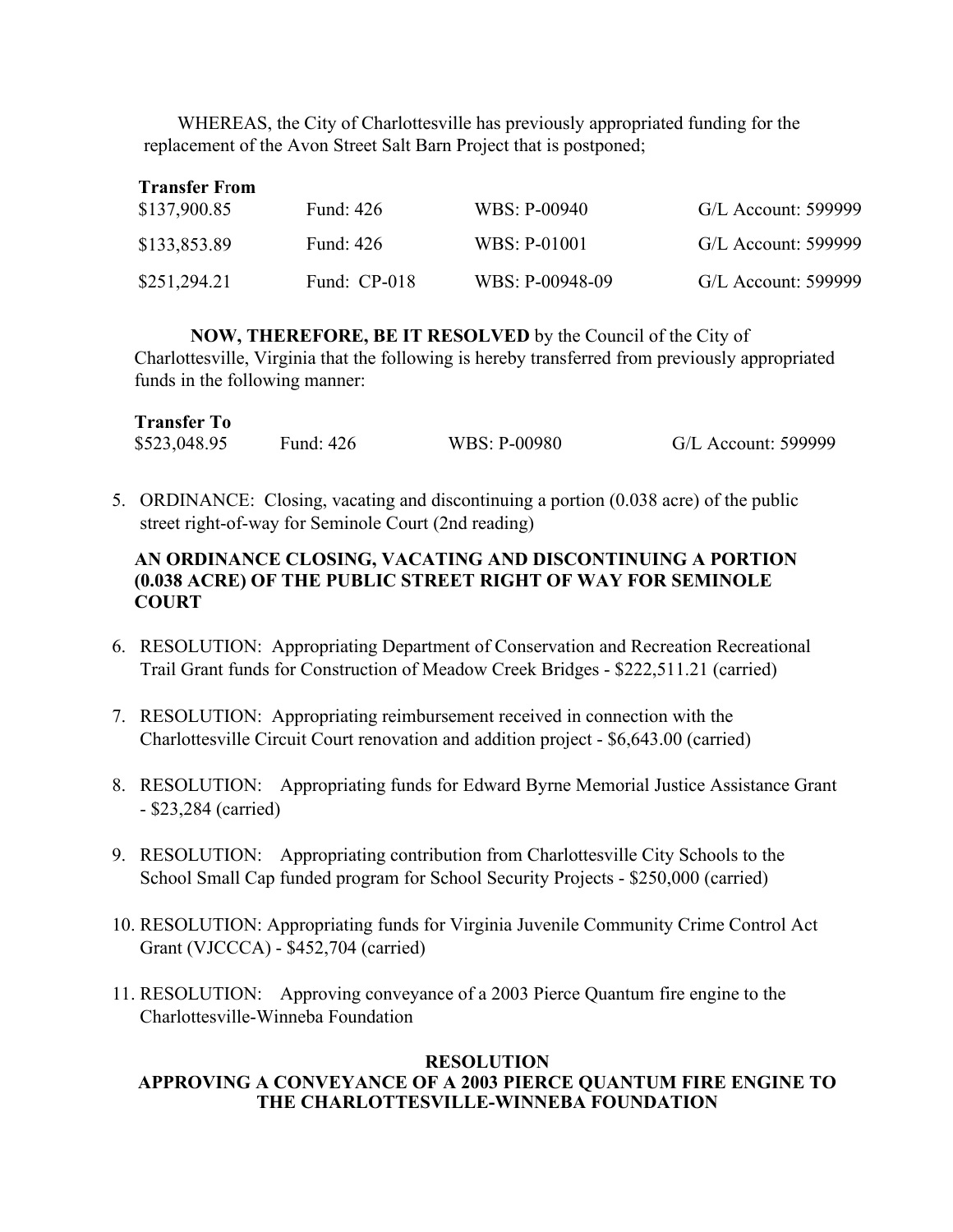**WHEREAS**, the Charlottesville-Winneba Foundation has requested the City to donate to it certain property, specifically a 2003 Pierce Quantum Fire truck (the "Fire Engine"), vehicle identification number 4P1CT02S73A003437; and

**WHEREAS**, the Fire Engine is currently in storage, and the City has no plans to use the Fire Engine for the provision of firefighting services in the future, and staff estimates the value of the Fire Engine to be around (\$25,000).

**WHEREAS**, pursuant to Virginia Code Sec. 15.2-953 City Council desires to convey the Fire Engine to the Charlottesville Fire Company, for eventual transfer to the City of Winneba, Ghana, through cooperative efforts between CFC and the Sister Cities Commission; now, therefore,

# **BE IT RESOLVED BY THE COUNCIL OF THE CITY OF**

**CHARLOTTESVILLE** that the Charlottesville City Manager is hereby authorized to convey all of the City's rights, title and ownership interest in the Fire Engine to the Charlottesville Fire Company, in order that the Charlottesville Fire Company, in cooperation with the Sister Cities Commission, may arrange for the transfer and transportation of the Fire Engine to the City of Winneba, Ghana for its public use.

- 12. RESOLUTION: Appropriating American Rescue Plan (ARP) Funds from the Commonwealth for Utility Bill Assistance - \$359,879.30 (carried)
- 13. RESOLUTION: Appropriating BAMA Works funds for Skate Park lighting \$100,000 (carried)

On motion by Councilor Hill, seconded by Councilor Snook, Council by the following vote APPROVED the Consent Agenda: 4-0 (Ayes: Hill, Payne, Snook, Walker; Noes: none; Absent: Magill).

#### **CITY MANAGER RESPONSE TO COMMUNITY MATTERS and to COUNCILORS**

Deputy City Manager Sam Sanders provided the following updates:

- Regarding a reference in the previous meeting to a prohibitive personnel policy, the incoming Director of Human Resources will be made aware to consider when developing the City of Charlottesville's approach to human resources management.
- Regarding the Collective Bargaining ordinance, Council will have a preliminary discussion at the December 6 meeting. He advised that the incoming City Manager and Human Resources Director would be involved going forward.
- Regarding American Rescue Plan allocations and eligible uses, the Director of Finance continues to evaluate uses keeping in mind Council's desire to prioritize staff.
- Regarding staffing:
	- o Employment offers are actively being negotiated for Directors of Human Resources, Parks and Recreation and Public Works.
	- o Riaan Anthony was promoted to Deputy Director in Parks and Recreation.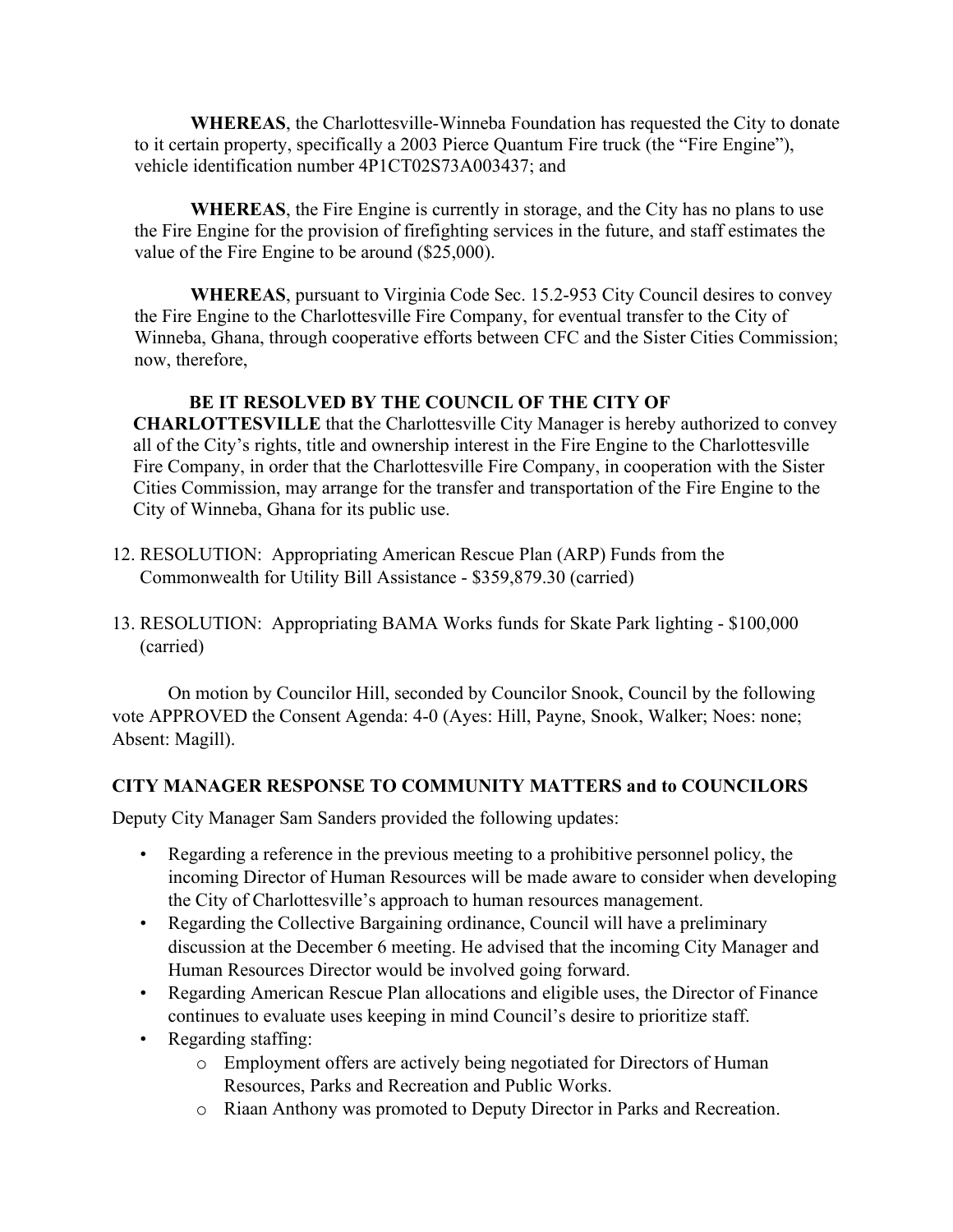# **COMMUNITY MATTERS**

- 1. Kenneth Martin spoke about issues of massive resistance in Charlottesville and thanked Mayor Walker for her service on Council.
- 2. Katrina Turner spoke about the complaint filed by Dr. RaShall Brackney related to her employment termination.
- 3. Tanesha Hudson spoke of her request for an independent investigation into the treatment of Black leadership within the City of Charlottesville. She spoke about recent training for SWAT and restricted access for Chief Brackney, questioning the commitment to police reform. She spoke about the Lincoln Project response from Councilors and asked whether Council only responds to cries from White citizens.
- 4. Lucinda Shannon, Thomas Jefferson Planning District Commission staff person invited attendance to a virtual transit meeting on November 18 from 6:30 – 8:00PM. The project website URL is: tinyurl.com/transitvision
- 5. Robin Hoffman said that she was awarded a Mildred Spicer hero award, and she spoke of unsung heroes such as the late Cal Tate, former member of the City Communications Department. She also mentioned the exit of Brian Wheeler, Communications Director and praised Charlottesville Public Access TV. She encouraged people to get their Covid-19 vaccine.
- 6. Kimber Hawkey shared concerns about the departures of Police Chief RaShall Brackney and Dr. Tarron Richardson.
- 7. Rebecca Quinn, city resident, spoke about Council procedures and practices as related to voting on an item the same night as its public hearing.
- 8. Vern Buchanan advised that Kudzu is taking over and will destroy other native vegetation on the John Warner Parkway.
- 9. Kevin Hildebrand expressed concern about the city's leaf collection system and urged bagged leaf collection to keep storm sewers clear.
- 10. John Hossack agreed with Rebecca Quinn and expressed concern about a 2-minute speaking time for the public hearing on tonight's agenda.
- 11. Andrew Shelton advised that the current Council procedures seem to work fine, and he encouraged Council to support the Jefferson School request for the Swords into Plowshares project.
- 12. Nancy Carpenter encouraged Council to vote and accept the proposal from the Jefferson School African American Heritage Center to dispose of the Lee statue.

Mayor Walker advised that the statue discussion would occur at the upcoming December 6 meeting.

# **ACTION ITEMS**

# **14. PUBLIC HEARING/RESOLUTION: Amending the Comprehensive Plan for the City of Charlottesville (including the Future Land Use Map)**

Mayor Walker introduced the item and advised of a two-minute speaker time limit based on the expected high volume of speakers.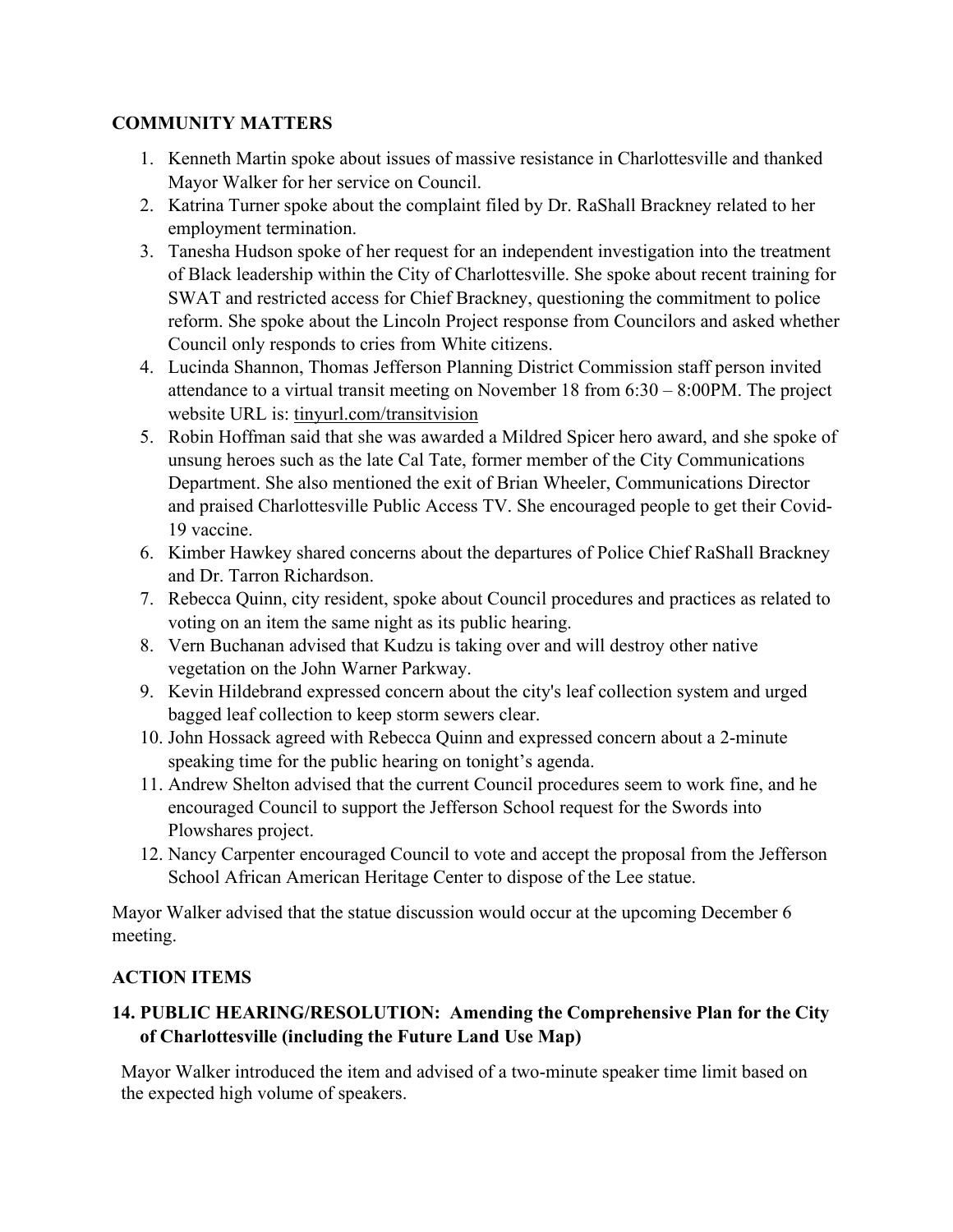James Freas, Director of Neighborhood Development Services, introduced Cville Plans Together Consultants.

Jenny Koch from Cville Plans Together and RHI Consultants informed the public of Council's discussion during the 4:00 p.m. work session and of Council's participation in prior meetings with the Planning Commission. She then began the presentation, which included:

- A Cville Plans Together Overview: Updating the future vision for the city, with a focus on equity and affordability
- Purpose of the Comprehensive Plan update:
	- o Updating the future vision for the City
	- o Supporting the Affordable Housing Plan and shaping a more equitable community
	- o Preparing for community growth and change
- Housing and Affordability Needs
	- o Charlottesville and Albemarle County are expected to add 15,000 households by 2040 and the University of Virginia is growing steadily.
	- o Only 30% of the city's residential-zoned land can be used for higher-density development (above a single-family level).

− Single-family zoning and other land use restrictions have historically been used to create and enforce racial segregation.

- o Over 2,700 renter households in Charlottesville currently pay more than 50% of their income on rent and utilities, with most of these households earning less than \$35,000 a year.
- Affordable Housing Plan Overview
	- o Vision: The City of Charlottesville will achieve a local housing market that is healthy, high quality, affordable, and above all, equitable.
	- o Guiding Principles: Racial Equity, Regional Collaboration, Comprehensive Approach
	- o Major Initiatives:
		- Dedicate \$10M Annually to Affordable Housing
		- Build Inclusive Governance at All Levels
		- Adopt Progressive and Inclusionary Zoning Reforms
	- o Recommendations Related To: Funding, Governance, Land Use, Tenants' Rights, and Subsidy
- Comprehensive Plan Update Process from 2017-2021
- Community Engagement Activities
- Topics of Interest to the Community

Ron Sessoms, Urban Planner/Urband Designer with RHI Consultants, shared an overview of the Comprehensive Plan as supported by functional plans such as:

- Affordable Housing Plan
- Bicycle and Pedestrian Master Plan
- Streets That Work
- Forthcoming Climate Action Plan, and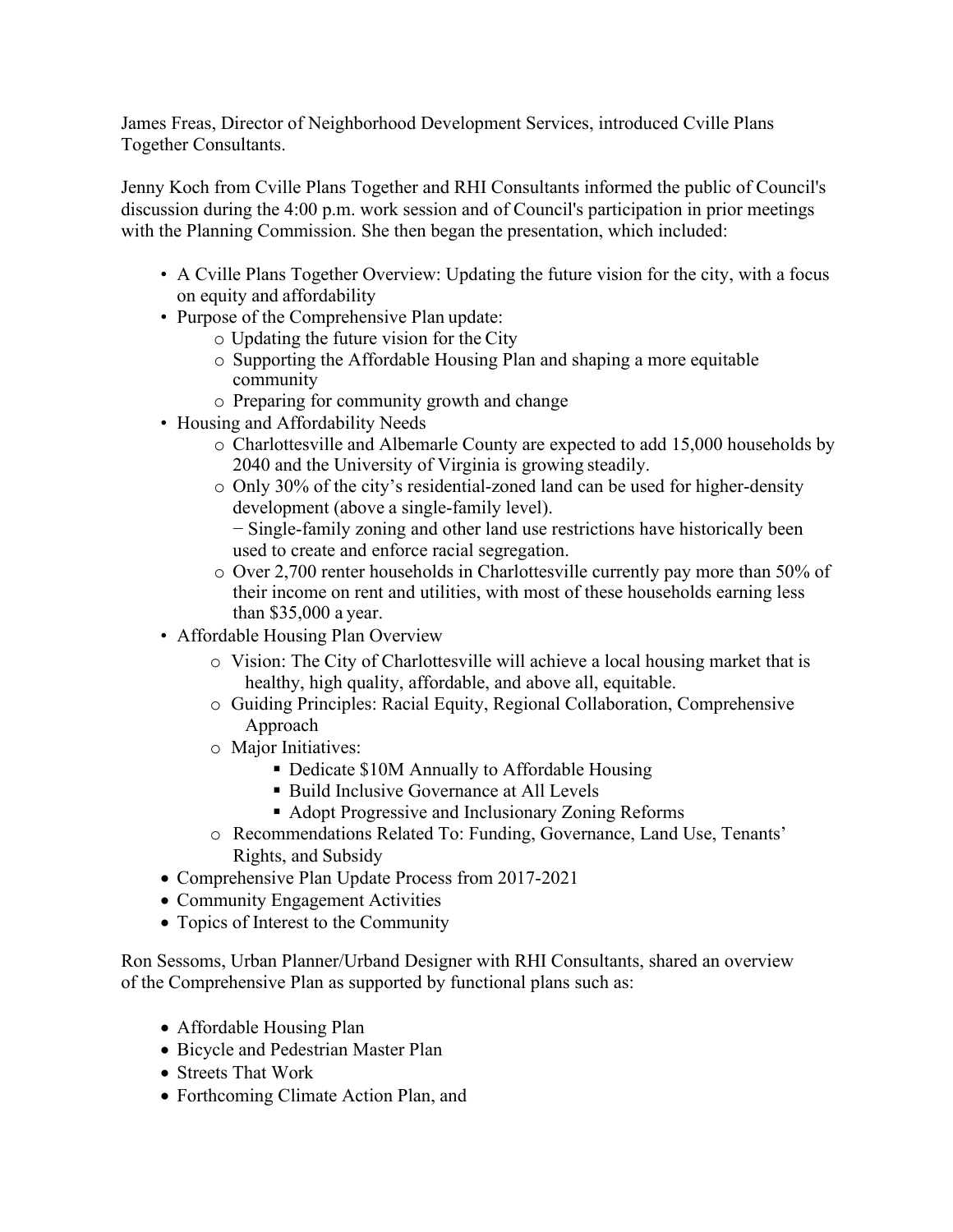• Small Area Plans

### He shared:

- Five Guiding Principles of the updated Plan:
	- 1. Equity and Opportunity
	- 2. Community Culture and Unity
	- 3. Local and Regional Collaboration
	- 4. Environmental Stewardship and Sustainability
	- 5. Connections & Access
- Seven Topic-specific Chapters of the Comprehensive Plan
	- 1. Land Use, Urban Form, and Historic & Cultural Preservation
	- 2. Housing
	- 3. Transportation
	- 4. Environment, Climate, and Food Equity
	- 5. Economic Prosperity and Opportunity
	- 6. Community Facilities and Services
	- 7. Community Engagement and Collaboration
- Six Priority Areas for Implementation:
	- 1. Support the development of more housing throughout the city, with a focus on creation of more housing that is affordable to more people, especially those with the greatest need.
	- 2. Make sure all people have access to shelter, food, job opportunities, and other resources they need to thrive and succeed.
	- 3. Work to both mitigate and prepare for the impacts of climate change.
	- 4. Make it safer, easier, and more desirable to walk, ride a bicycle, utilize public transportation, or use other non-single occupancy vehicle transportation options.
	- 5. Keep Charlottesville green, make it greener, and protect the natural environment and the many benefits it provides.
	- 6. Continue to evolve and improve communication and collaboration
- Future Land Use Planning Objectives
	- o Build upon land use recommendations from other plans.
	- o Ensure citywide, equitable opportunities for additional housing.
	- o Increase opportunities for development near community hubs and amenities, to maximize access.
	- o Explore the potential of vacant or underutilized properties.
	- o Establish correlations between the City's land uses, UVA, and the County's Urban Ring.
	- o Increase access to transit, as well as walking and biking infrastructure.
	- o Protect, preserve, and enhance natural and cultural resources.
	- o Ensure long term economic sustainability of the City by planning for a wide range of commercial land use types.
- Future Land Use Planning Process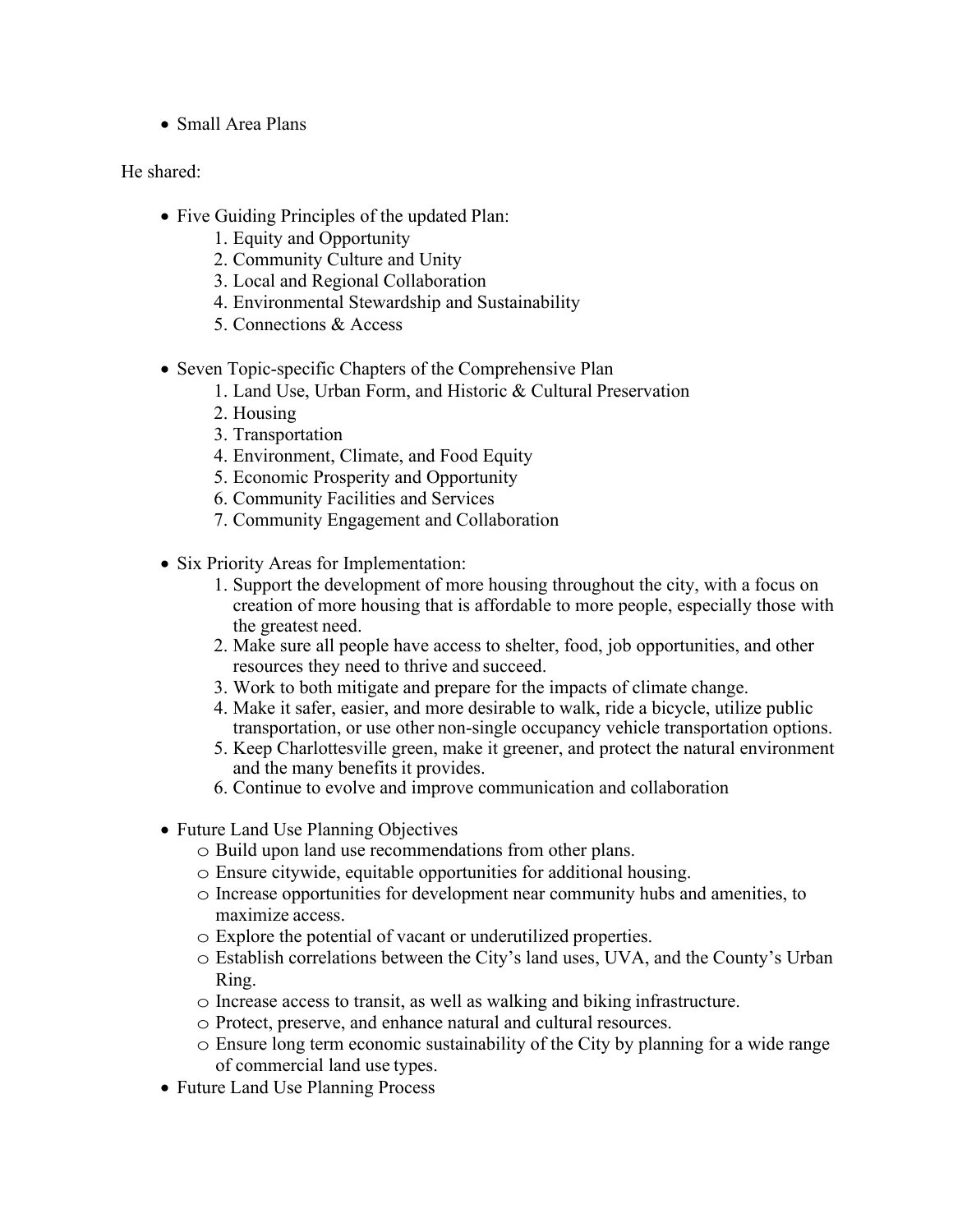- Future Land Use Map (FLUM)
- Affordability:
	- o The Future Land Use Map is only one factor contributing to increasing housing affordability for all income levels.
	- o The Future Land Use Map sets the stage for allowing a more diverse housing stock throughout the city, including both rental and homeownership options.
	- o Housing Affordability Framework

Ms. Koch reviewed the Planning Commission recommendation and next steps. She shared information about the Comprehensive Plan and Zoning relationship.

Mr. Freas thanked all who participated throughout the process and he recommended adoption of the Comprehensive Plan.

Vice Mayor Magill asked about a Small Area Plan for the 10th & Page neighborhood.

The meeting recessed at 7:55 p.m. and reconvened at 8:11 p.m.

Mayor Walker opened the Public Hearing and gave a reminder of the two-minute speaking time. The following people spoke:

- 1. Maddy Green, CRHA Commissioner and city resident, spoke in favor.
- 2. Buzz Becker, city resident, spoke in favor.
- 3. Nancy Carpenter, city resident, spoke in favor.
- 4. Tracy Carlson, city resident, shared a scenario.
- 5. Angela Ciolfi, ED of Legal Aid Justice Center and city resident, spoke in favor.
- 6. Tim Giles, city resident, spoke in favor.
- 7. Gregory Weaver, city resident, spoke in favor.
- 8. Jennifer Sessions, city resident, spoke in favor.
- 9. Luis Oyola, city resident, spoke in favor.
- 10. Mark Whittle spoke in opposition to Medium Intensity Residential zoning.
- 11. Rebecca Deeds, city resident, on behalf of Preservation Piedmont spoke in favor.
- 12. Allison Gray, city resident, spoke in favor.
- 13. Gareth Gaston, city resident, spoke in favor.
- 14. Aileen Bartels, city resident, spoke in favor.
- 15. Brandon Collins, city resident, spoke in favor.
- 16. Elizabeth Stark, city resident, spoke in favor.
- 17. Mary Whittle, city resident, spoke in opposition.
- 18. Christine Bryant-Ryback, city resident, spoke in favor.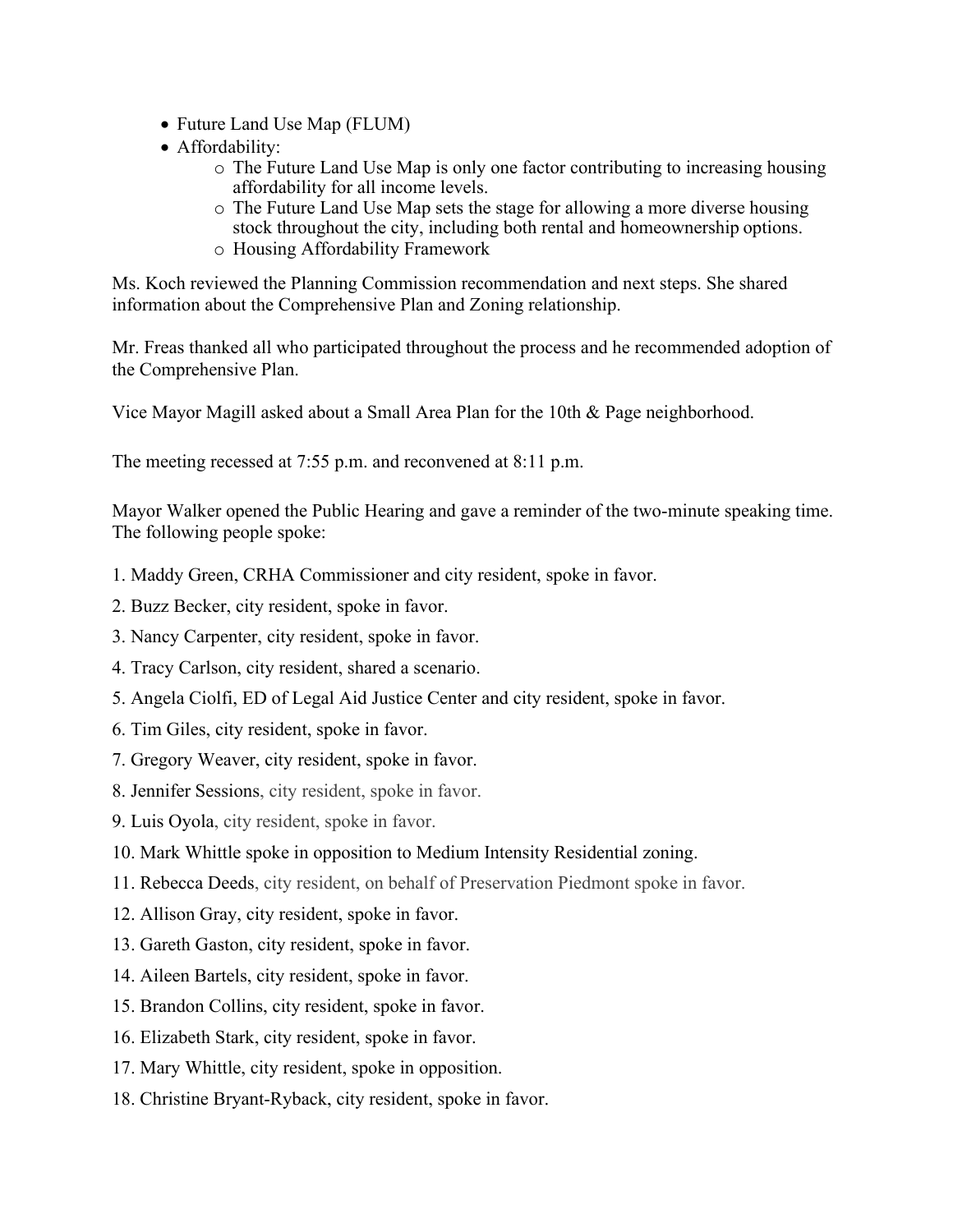19. Josh Krahn, city resident, spoke in favor.

20. Susan Kruse, city resident and Executive Director of the Community Climate

Collaborative (C3), spoke in favor.

21. Danny Yoder, city resident, spoke in favor.

22. Leonard Schoppa, Jr., city resident, spoke in favor of the Comprehensive Plan and delay of the FLUM.

23. Elizabeth Emrey, local pastor and representative of IMPACT, spoke in favor.

24. John Hossack, city resident, spoke in opposition.

25. Crystal Passmore, city resident, spoke in favor.

26. Josh Carp, city resident, spoke in favor.

27. Peter Krebs, city resident and member of the Piedmont Environmental Council, spoke in favor.

28. Miranda Elliott Rader, city resident, spoke in favor.

29. Charlotte Meadows, city resident, spoke in opposition pending further review.

30. James (David) Aller, city resident, spoke in opposition pending further review.

31. Noah Healy, city resident, asked for further access to information.

32. Benjamin Heller, city resident, spoke in opposition.

33. Diane Dale, city resident, spoke in opposition.

34. Martha Donnelly, landscape architect, advised that Chapter 7 should include information about transforming lawns into healthy ecosystems that provide food, shelter and cover for many species.

35. Matthew Gillikin, speaking on behalf of Livable Cville, spoke in favor.

36. Natalie Oschrin, city resident, spoke in favor.

37. Bill Emory, city resident, spoke in favor of a delayed vote, pending additional work.

38. Kaki Pearson, city resident, spoke favor of a delayed vote, pending additional work.

39. Andrea Massey, city resident, spoke in favor.

40. Kimber Hawkey, city resident, spoke in opposition.

41. Michael Lyster, city resident, spoke in opposition.

42. Sarah Malpass, city resident, spoke in favor.

43. Mark Kavit, city resident, spoke in opposition.

44. Nancy Summers, city resident, spoke in opposition.

45. Kevin Hildebrand, city resident, shared input and said that he was unsure of his position after hearing other speakers.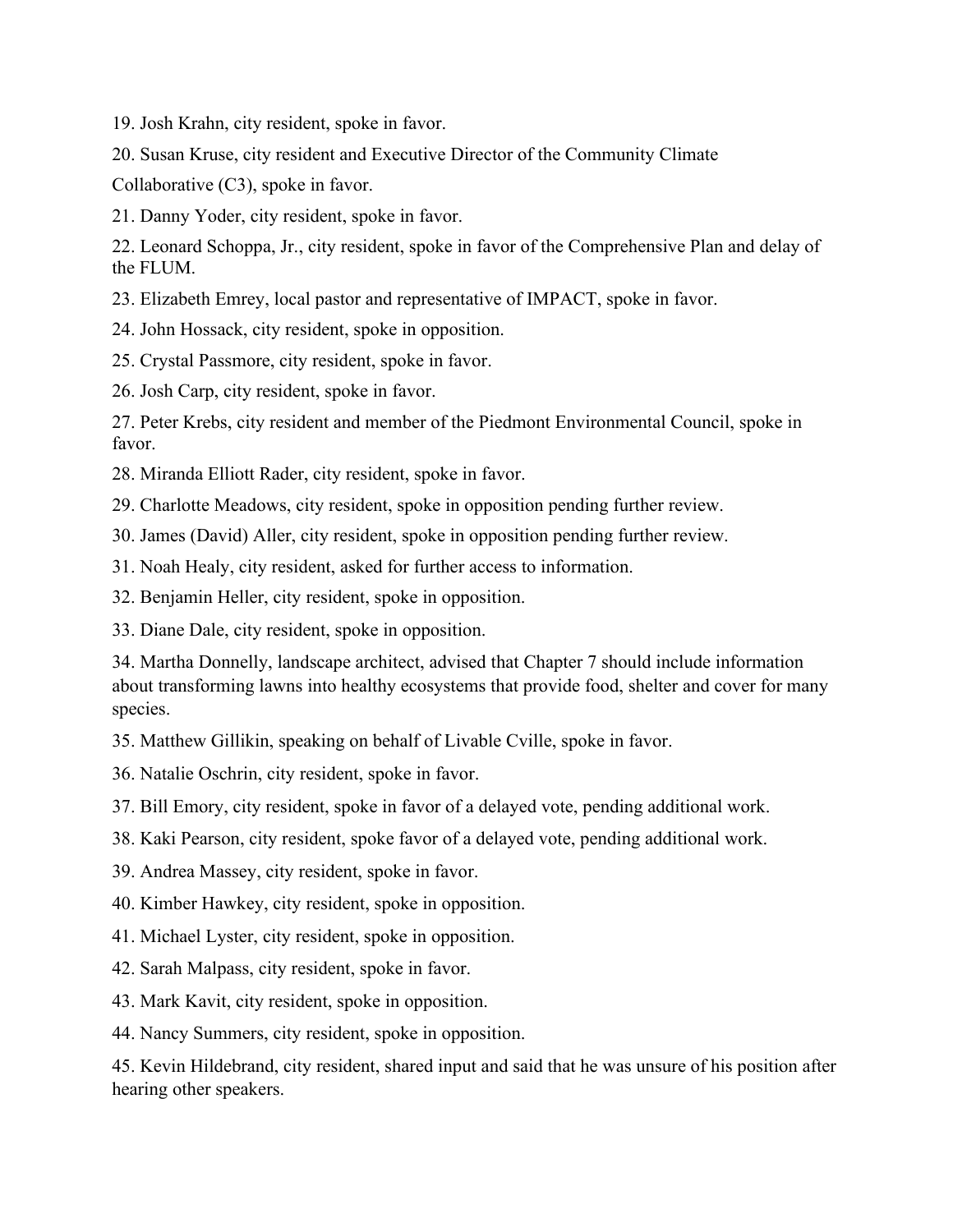- 46. John Pfaltz, city resident, spoke in opposition.
- 47. Will Imbrie-Moore, Albemarle County resident, spoke in opposition.
- 48. Carmelita Wood, President of the Fifeville Neighborhood Association, spoke in favor.
- 49. Jake Mooney, city resident, spoke in favor.
- 50. Tanesha Hudson, spoke about privilege and about housing affordability efforts in the city.
- 51. Emily Yen, city resident, spoke in favor of the FLUM.
- 52. Ang Conn, city resident, spoke in favor.
- 53. Dave Norris, city resident, spoke in favor.
- 54. Christian Anderson, city resident, spoke in opposition.
- 55. Gary Eppard, city resident, spoke in opposition.
- 56. Robin Hoffman, city resident, spoke about holding developers accountable.
- 57. Ashton Gilmore, city resident, spoke in favor.
- 58. Vern Buchanan, city resident, spoke in opposition.
- 59. Jonathan Rice spoke about the need for better sidewalks.
- 60. Julia Whiting, city resident, spoke in opposition.
- 61. Jamelle Bouie, city resident, spoke in favor.
- 62. Ja'Mir Smith, city resident, spoke in favor.
- 63. Miss Simpson, city resident, spoke in opposition.
- 64. Greg Self, city resident, spoke in favor.
- 65. Andrew Shelton, city resident, spoke in favor.
- 66. James Groves explained reasons why he is skeptical of the plan.
- 67. Patricia Johnson, city resident, spoke in opposition pending further review.
- 68. Chris Schopper, former city resident, spoke in favor.
- 69. Don Gathers, city resident, spoke in favor.
- 70. Joy Johnson, city resident, spoke in favor.
- 71. John Sales, Executive Director of the Charlottesville Redevelopment and Housing Authority, spoke in favor.
- 72. Courtney Heyward, city resident, spoke in opposition pending further review.
- 73. Kathy Freer voiced a concern about holding developers accountable.
- Mayor Walker Closed the Public Hearing.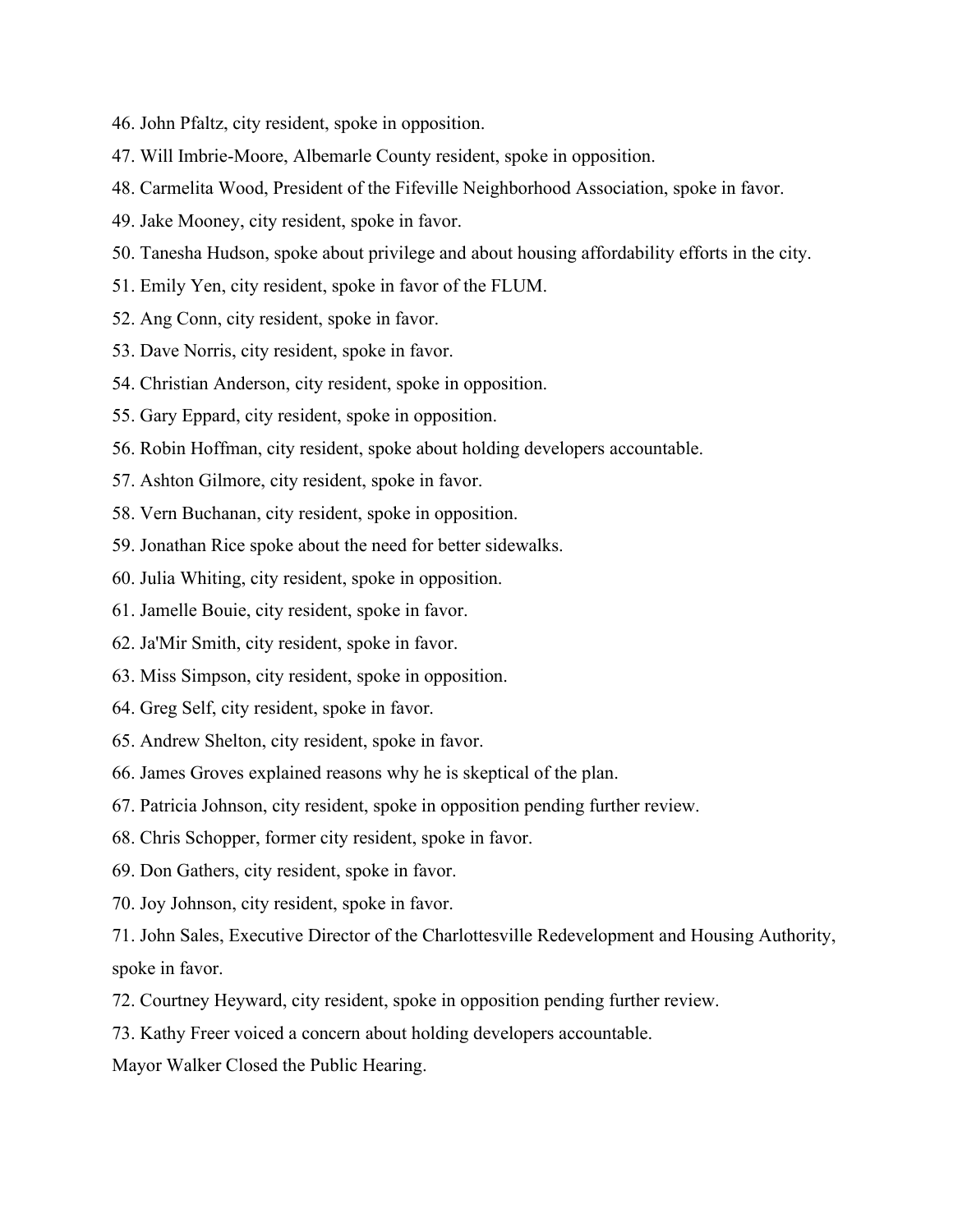Councilor Snook expressed a desire to postpone voting based on several factors including the need for clarity around the Medium Intensity Residential (MIR) designation and implementation.

Vice Mayor Magill suggested keeping the MIR overlay in the FLUM.

Councilor Hill shared concerns about the MIR use and the approval of a draft map.

Mayor Walker spoke about intentionality in the plan and whose voices are being considered.

Council discussion continued and Councilor Payne asked about implementation, including throughout the Zoning re-write process.

Ms. Koch and Mr. Freas answered a question about how Marketing Analyses would be used.

Vice Mayor Magill moved to place the resolution on the December 6 agenda, and later withdrew the motion.

On motion by Vice Mayor Magill, seconded by Councilor Payne, Council by the following vote APPROVED the resolution: 5-0 (Ayes: Hill, Magill, Payne, Snook, Walker; Noes: none).

#### **RESOLUTION TO APPROVE AMENDMENTS TO THE COMPREHENSIVE PLAN FOR THE CITY OF CHARLOTTESVILLE**

**WHEREAS**, in 2013 City Council adopted a Comprehensive Plan for the City of Charlottesville, and it has been amended from time to time thereafter ("2013 Comprehensive Plan");

**WHEREAS,** the Code of Virginia §15.2-2230 requires such plan be reviewed every five years, and commencing in May 2017 the Charlottesville Planning Commission ("Planning Commission") with the assistance of the City's Department of Neighborhood Development Services, and has undertaken a review of the City's 2013 Comprehensive Plan, and has determined that it would be advisable to update and amend such plan;

**WHEREAS,** the Planning Commission made careful and comprehensive surveys and studies of existing conditions and trends of growth within the City, and of the probable future requirements of the City's territory and inhabitants, including surveys and studies, such as those contemplated within Code of Virginia §15.2-2224;

**WHEREAS,** on October 12, 2021, following notice given in accordance with Code of Virginia §15.2-2204, a joint public hearing was conducted by the Planning Commission and the City Council on the proposed amendments to the 2013 Comprehensive Plan;

**WHEREAS,** on October 12, 2021, the Planning Commission unanimously recommended approval of the 2021 Comprehensive Plan and directed that the 2021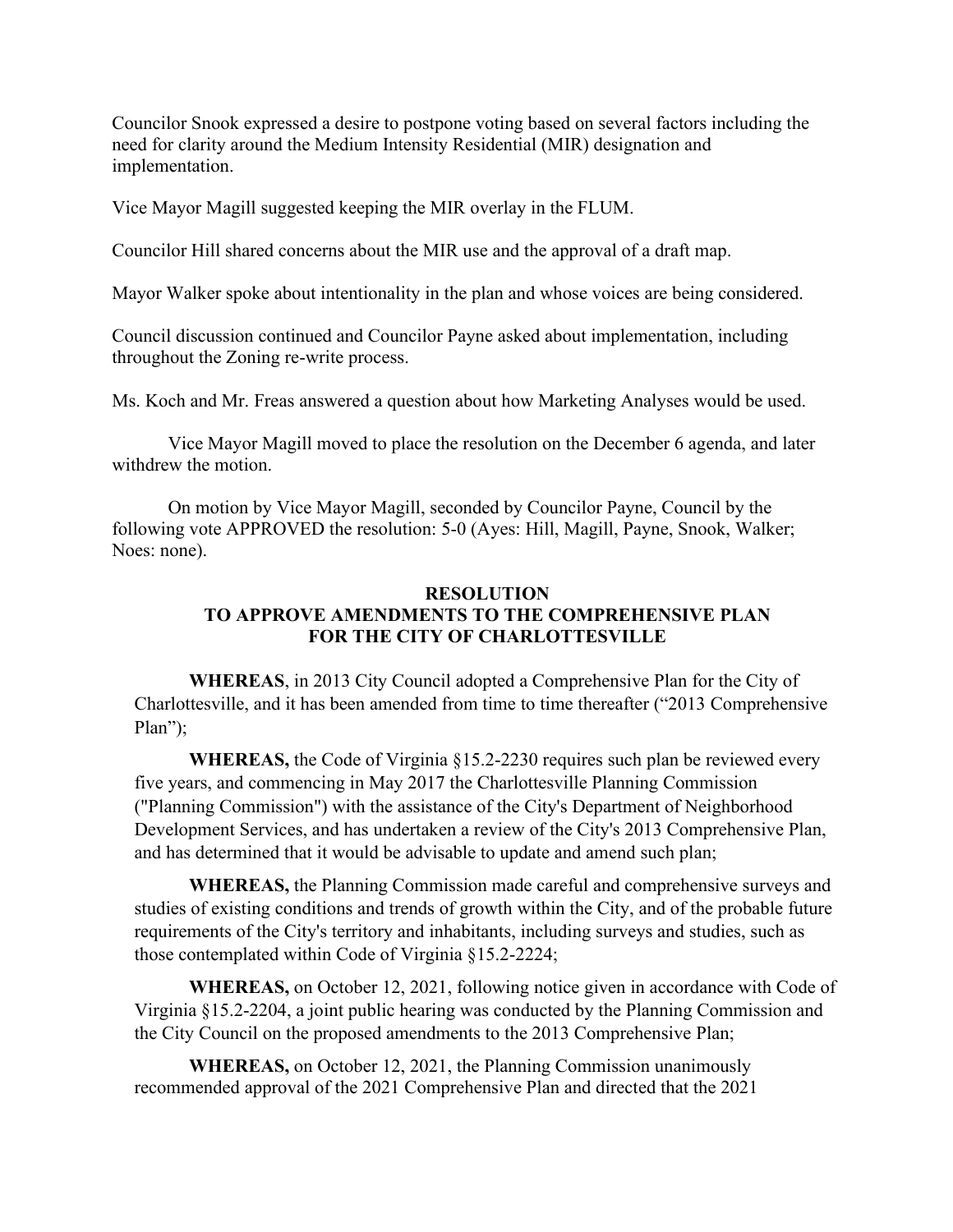Comprehensive Plan be transmitted to City Council for consideration ("2021 Certified Comprehensive Plan"); and

**WHEREAS,** as required by Code of Virginia §15.2-2225 a link to the proposed 2021 Certified Comprehensive Plan has/have been posted on the City's website on which the Planning Commission generally posts information, and that is available to the public;

**WHEREAS,** the 2021 Certified Comprehensive Plan transportation element was submitted to the Virginia Department of Transportation ("VDOT") for review and comment in accordance with Code of Virginia §15.2-2223(B)(4), and VDOT has approved the proposed transportation element;

**WHEREAS**, City Council desires that certain amendments to the 2021 Comprehensive Plan certified by the Planning Commission be made, to-wit:

- 1. In the LAND USE chapter, add the following sub-strategy to Strategy 1.2 following bullet two ("…preserve and enhance natural resources…"): "Require that zoning changes preserve and enhance historic cultural resources. In particular, require that development of historic properties within Historic Preservation Architectural Design Control (ADC) Districts, Historic Conservation (CV) Districts, or Individually Protected Property (IPP) maintain the National Register's "contributing resource" designation."
- 2. In the LAND USE CATEGORY DESCRIPTION: SENSITIVE AREA: Consider allowing additional units and height under a bonus program or other zoning mechanism with greater and deeper affordability than non-sensitive areas.
- 3. Revise LAND USE CATEGORY DESCRIPTIONS Table 2 "Residential" header to add "Zoning tools will regulate affordability and maximum allowable development for all categories and consider demolition disincentives as feasible".
- 4. Recommend that SENSITIVE AREA delineation should continue to be defined and additional means and metrics beyond Census Block Data need to be considered. (This will also require revisions to the description of Sensitive areas on page 25 in addition to the FLUM. This is additional text to the document for now.)

**WHEREAS,** this Council finds and determines that, with the amendments desired by City Council, the 2021 Certified Plan has been made with the purpose of guiding and accomplishing a coordinated, adjusted and harmonious development of the territory within the City which will, in accordance with present and probable future needs and resources, best promote the health, safety, morals, order, convenience, prosperity and general welfare of the city's inhabitants;

**NOW, THEREFORE, BE IT RESOLVED** by the Council of the City of Charlottesville, that the aforesaid 2021 Comprehensive Plan certified by the City Planning Commission, amended to include the four (4) amendments made by City Council as noted above within this Resolution, is hereby approved and adopted as the official Comprehensive Plan of the City pursuant to Code of Virginia §15.2-2226, and shall hereafter be known as the City's "Comprehensive Plan (2021)".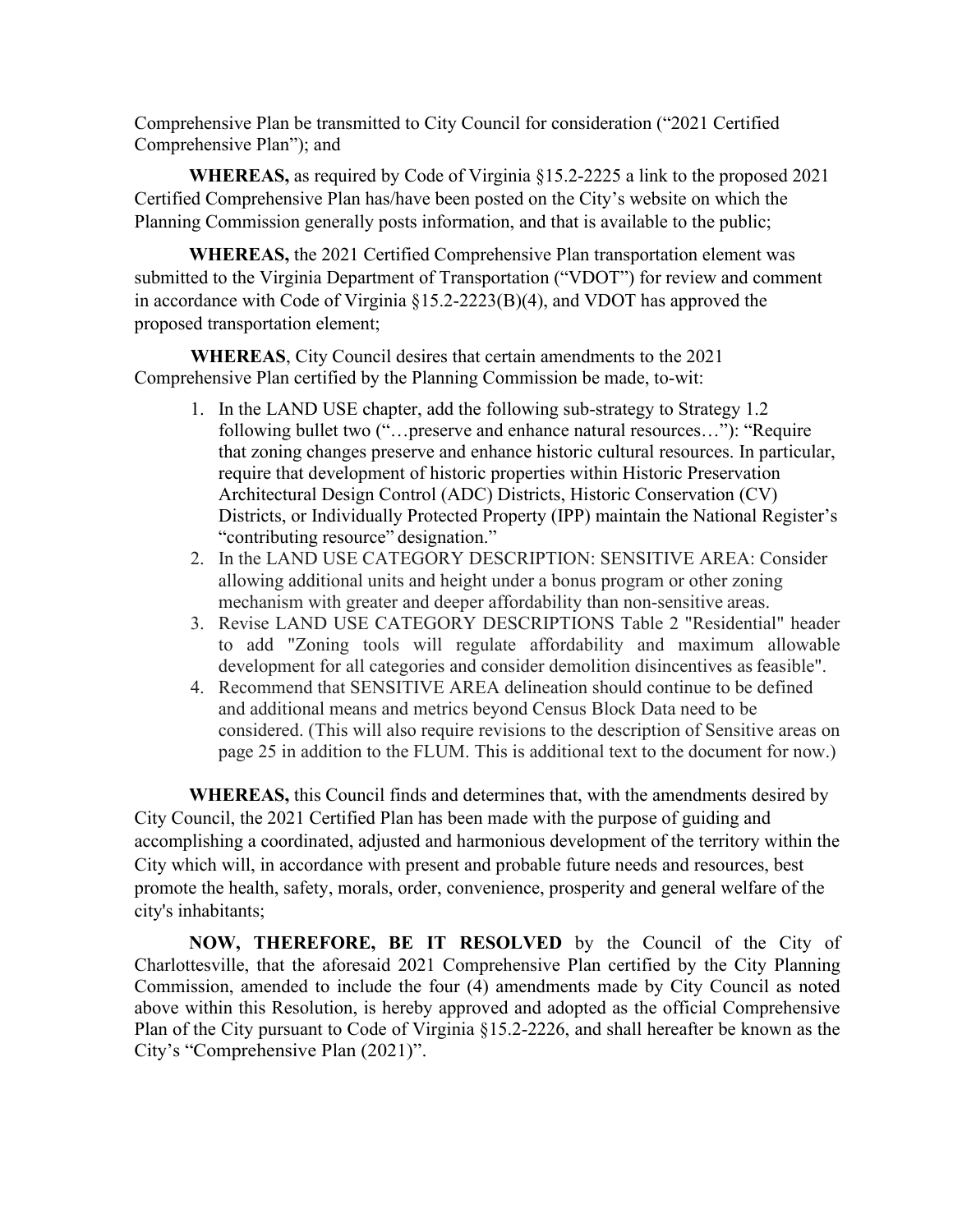# 15. **ORDINANCE: Amending and reordaining Charlottesville City Code Chapter 14 (Licenses), Section 14-24 (Tax Incentives for Technology Businesses) to extend the eligibility period for five years to December 31, 2026** (carried)

Chris Engel, Director of Economic Development, summarized the reauthorization request, recommending extension of the eligibility period. Commissioner of the Revenue Todd Divers and Mr. Engel provided clarification in response to questions from Council. Council agreed to move the item to the December 6 Consent Agenda.

# **16. RESOLUTION\*: Approving the request to waive the Critical Slope requirements of City Code Section 34-1120(b) for the development project identified as "Lyman Street Residences"**

Brian Haluska, City Planner, summarized the resolution request, which came to Council on recommendation from the Planning Commission.

On motion by Councilor Hill, seconded by Councilor Snook, Council by the following vote APPROVED the resolution: 4-1 (Ayes: Hill, Magill, Payne, Snook; Noes: Walker).

### **RESOLUTION APPROVING THE REQUEST TO WAIVE THE CRITICAL SLOPE REQUIREMENTS OF CITY CODE SECTION 34-1120(b) FOR THE DEVELOPMENT PROJECT IDENTIFIED AS "LYMAN STREET RESIDENCES"**

**WHEREAS** BKKW, LLC, as the owner of City Real Estate Tax Map 59, Parcels 289.2 and 358E (the "Property") requested a Waiver of the Critical Slopes requirements of City Code Sec. 34-1120(b)(6)(b) in connection with construction of a development of three single-family dwelling units and public street improvements on Lyman Street (the "Lyman Street Residences Project"); and

**WHEREAS** the Planning Commission considered and unanimously approved this application at their October 21, 2021 meeting, subject to conditions set forth within the staff report;

**BE IT RESOLVED** by the Council for the City of Charlottesville, Virginia, hereby approves a Waiver of the Critical Slopes requirements for the Lyman Street Residences Project, subject to the following two (2) conditions:

- (1) the Site Plan for the Lyman Street Residences Project (VESCP Plan component) shall include, at a minimum, four (4) stages/phases of erosion and sediment control, the first of which shall be "Initial/Preliminary Controls" and outfall construction and the second of which (if required) shall include the establishment of a sediment trap and associated conveyances; and
- (2) "Super Silt Fence" (chain linked backing) shall be installed where perimeter silt fence is specified within the Site Plan (VESCP component).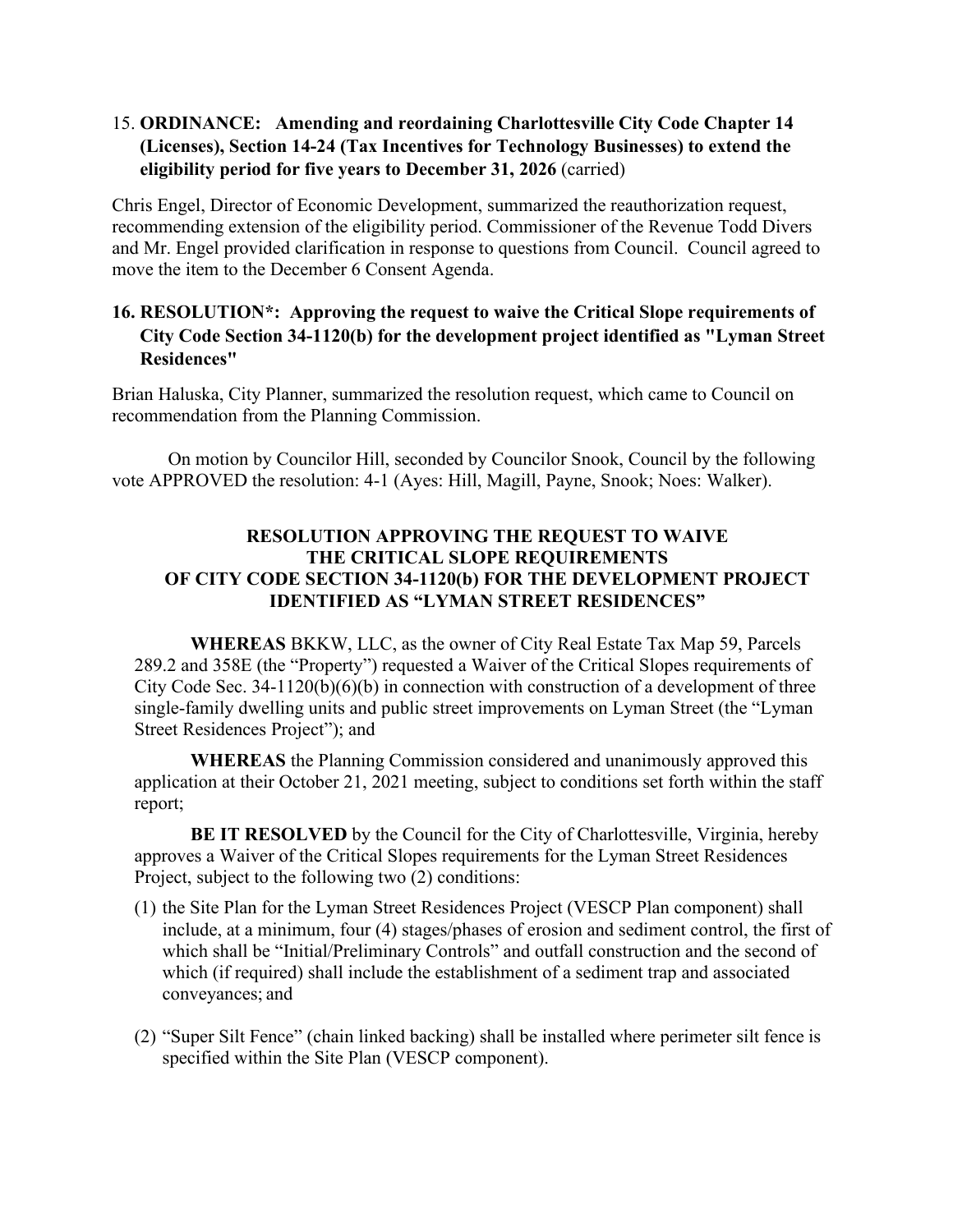# 17. **ORDINANCE: Amending the Charlottesville Albemarle Convention and Visitors Bureau Agreement** (carried)

Chris Engel, Director of Economic Development, summarized the ordinance changes. The amendment was endorsed by the Charlottesville Albemarle Convention and Visitors Bureau Agreement (CACVB).

Councilor Payne asked for clarification around the goals for the change.

Mayor Walker advised of the need to review why changes were made to add city and county representatives several years ago. She agreed that industry representation and diversity on the board are essential components.

Councilor Hill added information about reasons for suggested changes and encouraged councilors to speak with the CACVB Executive Director.

Council agreed to move the item to the December 6 Consent Agenda.

#### **GENERAL BUSINESS**

# **18. REPORT: Community Attention Youth Internship Program (CAYIP) Summer 2021 update**

Misty Graves, Interim Director for the Department of Human Services, introduced the report for the Community Attention Youth Internship Program. She introduced Annie Sechrist, who made the presentation.

Councilor Hill applauded CAYIP for transforming the program to a virtual model.

Mayor Walker encouraged paying a higher wage to interns.

# **19. REPORT: Land Use and Environmental Planning Committee (LUEPC) 2021 Semiannual Report (written only)**

Mayor Walker commented that the report should be a presentation. She provided background information about the formation of LUEPC and the desire to have more public meetings. Councilor Hill agreed.

#### **OTHER BUSINESS**

Mayor Walker advised that she and Councilor Hill should be part of the process to determine changes to the Housing Advisory Committee (HAC) before the December 20 City Council meeting.